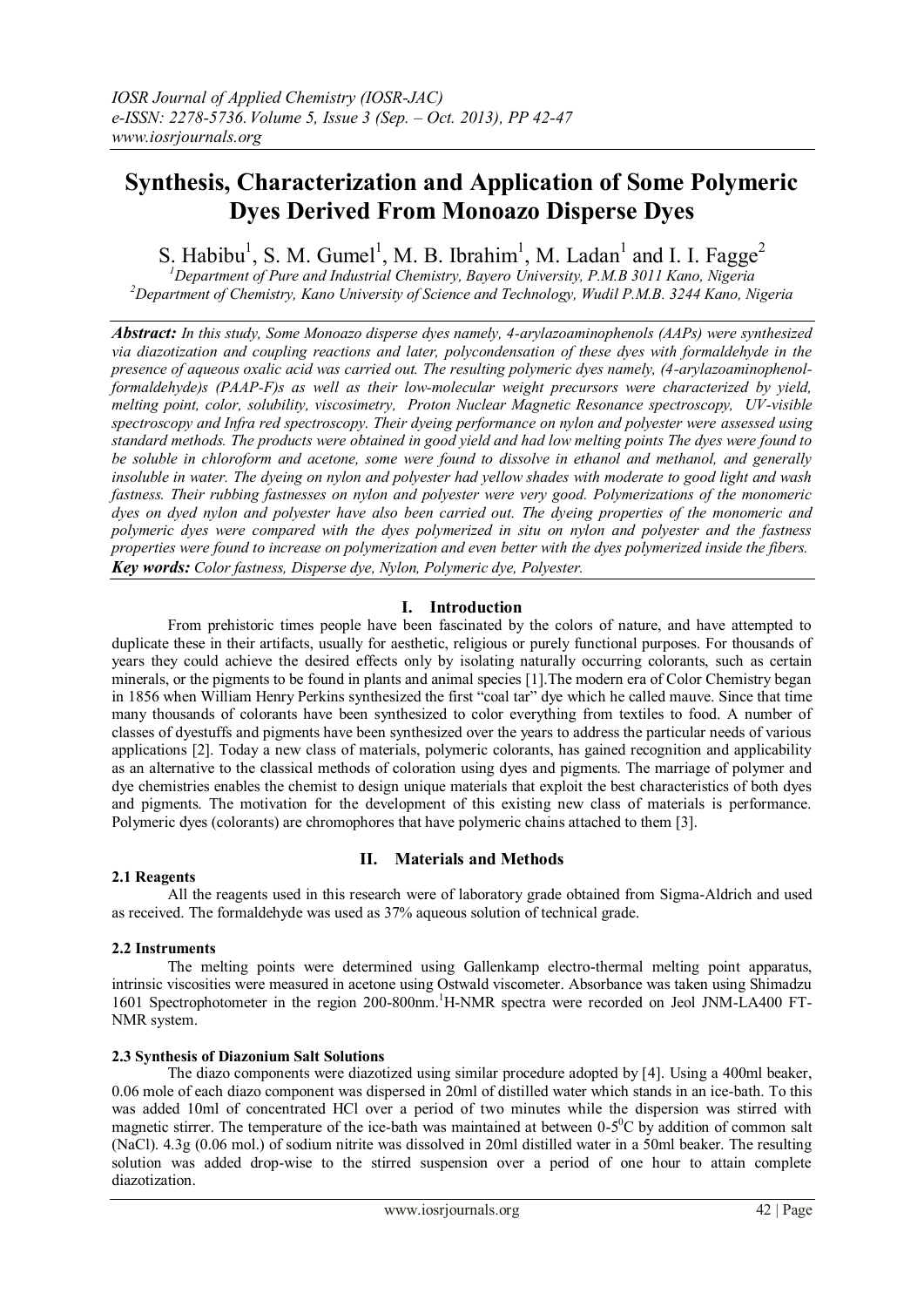# **2.4 Azo Coupling of Diazonium salts**

0.06 moles of each coupling component was suspended in 20ml distilled water contained in a 250ml beaker at  $0-5^0C$  in an ice-bath. Solution of the diazonium salt was added drop-wise to the coupling component over a period of 10 minutes with gentle but continuous stirring. The stirring was continued for further 45 minutes as the dye crystals precipitated. The precipitated dyes were filtered and washed with water and then recrystallized.

# **2.5 Polycondensation of Monomeric Dyes with Formaldehyde**

0.05 moles of each monomeric dye was suspended in 50ml distilled water and then 0.5ml of 37% w/v formaldehyde solution and 0.5g oxalic acid were added. The reaction mixture was gradually heated to  $90-95^{\circ}$ C and maintained at that temperature for 1hour. The reaction mixture was cooled, filtered and washed with water till the filtrate was neutral. Finally, it was washed with 20ml methanol and air-dried [5].

# **2.6 Dyeing of Nylon and Polyester**

High temperature dyeing was carried out using a similar method reported by [5].

# **2.7Polycondensation of Monomeric Dyes on Dyed Nylon and Polyester**

After dyeing, the dyed fabrics were rinsed with water, squeezed and introduced into 100ml of water containing 0.5ml of 37% w/v formaldehyde and 0.5g oxalic acid. The temperature was allowed to rise gradually to 90-95 and maintained for 1hr. After cooling, the fabrics were washed with water and treated with 0.2% w/v detergent solution in water at  $80^{\circ}$ C for 30 minutes. After washing with water, the fabrics were dried at room temperature [5].

# **2.8 Characterization**

The following characterization techniques were employed:

#### **2.8.1 UV-Visible Spectroscopy**

The electronic spectra were measured by means of a Shimadzu 1601 Spectrophotometer in the region 200–800nm. [6].

# **2.8.2 Fourier Transformed Infra-red (FT-IR) Spectroscopy**

The sample prepared were characterized using KBr disc sampling method. The discs were prepared by grinding the samples (2% by weight) with KBr which was then compressed in to a disc and were analyzed FTIR Spectrometer (Perkin Elmer model) [7].

#### **2.8.3 Proton Nuclear Magnetic Resonance (<sup>1</sup>H-NMR) Spectroscopy**

<sup>1</sup>H-NMR spectra were recorded on a Joel Lambda 400 MHz Nuclear Magnetic Resonance spectrometer. An appropriate quantity of the sample was weighted and dissolved in a vial in deuterated DMSO containing tetramethyl silane (TMS) as internal standard. Using a pipette; the liquid was transferred through the pipette filler into the NMR tube and the spectra were recorded. FT-IR yields information about the arrangement of pendants groups such as alkyl, phenyl, etc.

# **2.8.4 Determination of Melting Point and Solubility**

The melting points were determined with Gallenkamp melting point apparatus.

The solubility of each sample was tested in a variety of solvents which include: water, ethanol, methanol, chloroform, carbon tetrachloride, n-hexane, ethyl acetate, petroleum ether, acetone and N,N-dimethyl formamide (DMF). 5cm<sup>3</sup> of each solvent was added to about 0.1g of the sample in a test tube and shaken vigorously. The solubility was carefully observed and recorded.

# **2.8.5 Dilute Solution Viscometry (DSV)**

Viscosity measurements were conducted at  $30^{\circ}$ C using Ostwald Viscometer as described by [8].

# **2.9 Color Fastness Properties**

#### **2.9.1 Fastness to Light**

The light fastness properties of the dyed samples were assessed using the standard methods (B.S 1006). It was carried out on an artificial light fastness tester MK1 fitted with mercury-tungsten (MBTF) 500 watt lamp. The samples were exposed together with blue wool standards for about 96hrs and assessed.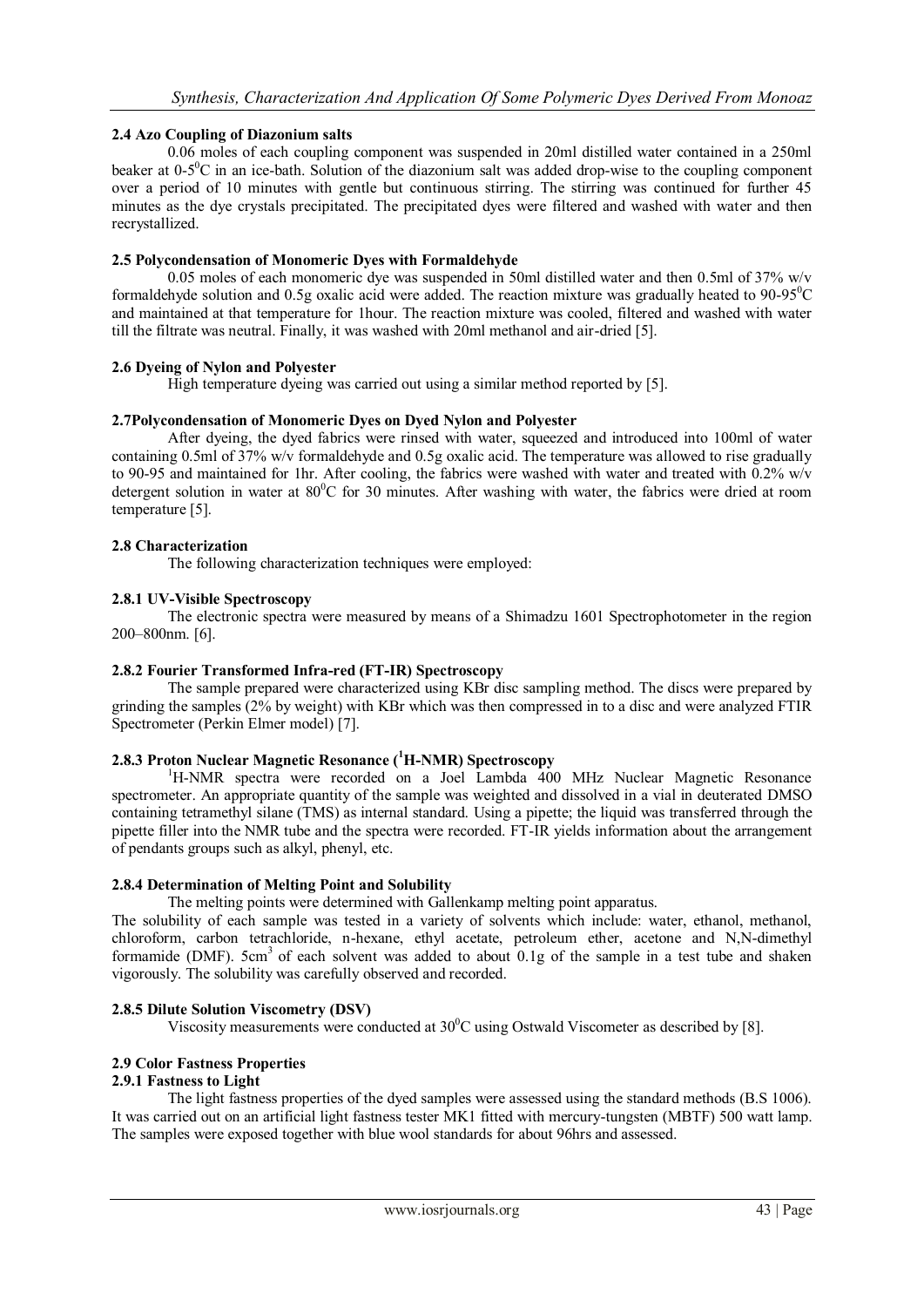#### **2.9.2 Fastness to washing**

The fastness to washing of the dyed samples was assessed using a similar method adopted by [9].

#### **2.9.3 Fastness to Rubbing**

A piece of the dyed fabric was rubbed on a plane dry white cloth and then a wet white cloth. The staining of the white cloth was observed and assessed [9].

#### **III. Results and Discussions**

The proposed synthetic scheme for the polymeric dyes and their low-molecular weight precursors is outlined below:



monoazo dye

polymeric dye When,  $X = H$ : Dye  $A_1$  [poly (4-hydroxy-2-N, N-dimethylphenylazo-3'-nitrobenzene)] When, X  $= NO_2$ : Dye  $D_1$  [ poly (4-hydroxy-2-N,N-dimethylphenylazobenzene)] **Figure 1**: Synthesis of Simple and Polymeric Dyes

| <b>Table 1:</b> Yield, Color and Melting Point of the Dye Samples |               |        |                   |  |
|-------------------------------------------------------------------|---------------|--------|-------------------|--|
| Dve                                                               | Yield $(\% )$ | Color  | $M/Pt.$ ( $^0C$ ) |  |
|                                                                   | 83.0          | Orange | 110-112           |  |
|                                                                   | 67.2          | Orange | 76-80             |  |
|                                                                   | 77.4          | Yellow | 85-90             |  |
|                                                                   | 70.5          | Orange | 138-143           |  |
|                                                                   | 52.0          | Orange | 130-132           |  |

 $E_1$  38.9 Yellow 138-142

**Table 1**: Yield, Color and Melting Point of the Dye Samples

The percentage yields for the synthesized dyes are good 89.5% and 48% for the monomeric dyes A and D respectively and 53% for the corresponding polymeric dyes  $(A_1 \text{ and } D_1)$ . All the dyes were yellow in color, with the polymeric dyes having deeper shades. The dyes were of low melting points, 78-80<sup>0</sup>C, 80-84<sup>0</sup>C for the monomeric dyes A and D respectively and  $128-130^{\circ}$ C and  $96-101^{\circ}$ C for the corresponding polymeric dyes A<sub>1</sub> and  $D_1$  respectively.

# **3.1 UV-Visible Spectroscopy**

This technique was employed in order to determine the wavelength of maximum absorption ( $\lambda_{\text{max}}$ ) for the synthesized dyes. Results obtained are presented in the TABLE below.

| <b>Table 2:</b> $\lambda_{\text{max}}$ Values for the dye samples |                            |            |  |
|-------------------------------------------------------------------|----------------------------|------------|--|
| Sample                                                            | $\lambda_{\text{max}}(nm)$ | Absorbance |  |
|                                                                   | 402                        | 2.834      |  |
|                                                                   | 457                        | 3.436      |  |
|                                                                   | 416                        | 2.916      |  |
|                                                                   | 462                        | 3.436      |  |
|                                                                   | 493                        | 3.524      |  |
|                                                                   | 438                        | 3.010      |  |

 The **λ max** values of the monomeric and polymeric dyes fall between 456-488nm depending upon the nature and position of the substituents. The synthesized dyes all have the same chromophore ( i.e –N=N-), so they all have approximately the same  $\lambda$  max. However, the polymeric dyes synthesized, absorbed at slight longer wavelength than the monomeric dyes. Hence there is a bathochromic shift.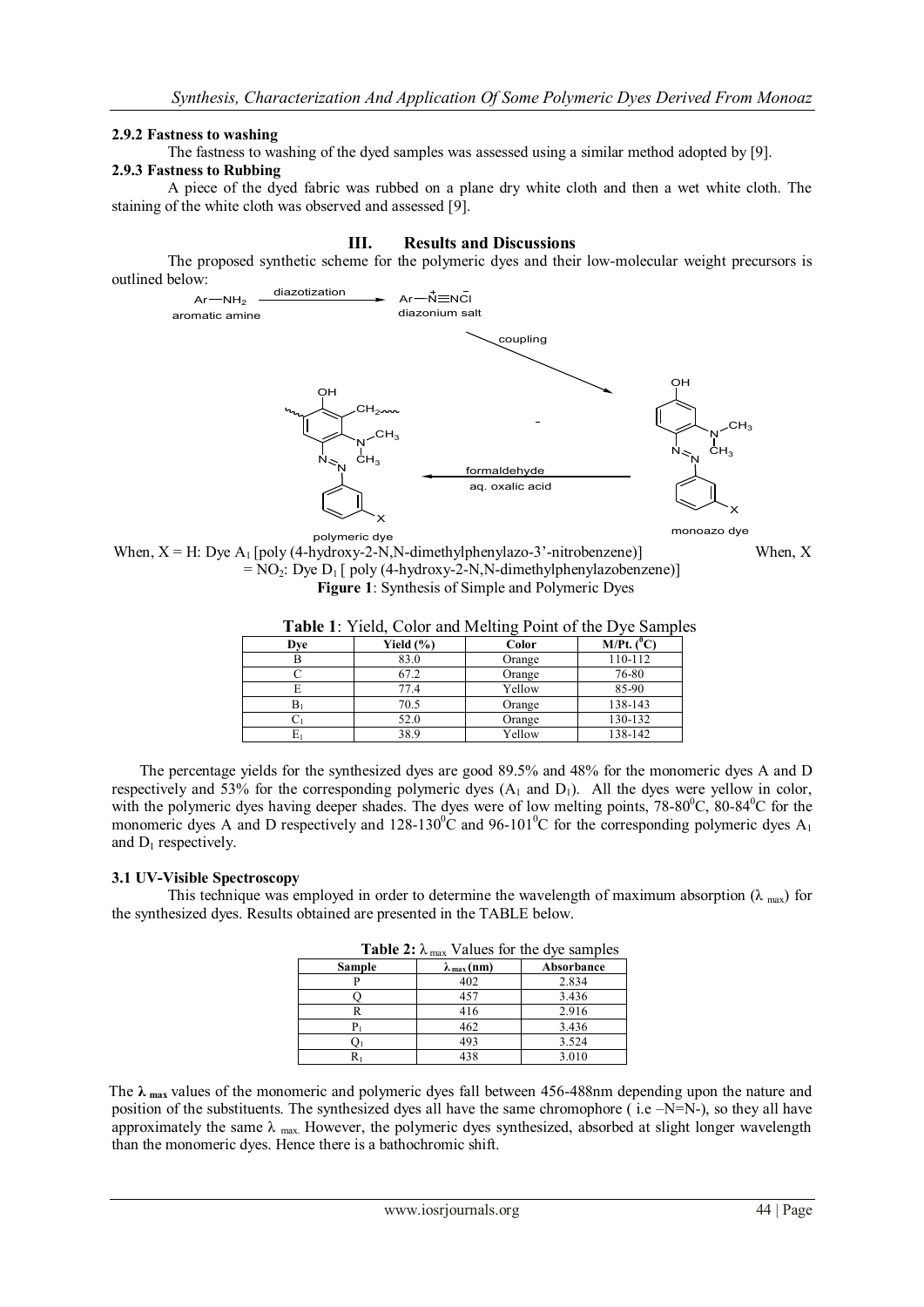The polymeric dyes except  $A_1$  and  $D_1$  were found to have absorption higher than the corresponding monomeric dyes indicating that, little quantity of the polymeric dye can provide sufficient colour that can only be obtained when relatively larger quantity of the monomeric dye is used [10].

# **3.2 FT-IR Spectroscopy**

Identification of the type of functional groups present in a polymer is effectively achieved by IR analysis. From the result obtained, the hydroxyl stretching vibration bands for the dye samples were observed in the region  $3436.21 \text{cm}^{-1}$ ,  $3398.55 \text{cm}^{-1}$  for A and D respectively and  $3422.01 \text{cm}^{-1}$  and  $3398.55 \text{cm}^{-1}$  respectively for  $A_1$  and  $D_1$ . Bands in the region1528.82 cm<sup>-1</sup>- 1617.67 cm<sup>-1</sup> were assigned to the  $-N=N$ - group. The IR spectra of the monomeric and polymeric dyes are almost identical in their important characteristics. However, the main difference between the IR spectra of the polymeric dyes and those of their low molecular weight precursors is the presence of medium bands at  $2901.92 \text{ cm}^{-1}$  and  $2930.07 \text{ cm}^{-1}$  due to asymmetric (CH<sub>2</sub>) methylene bridges in the spectra of polymeric dyes  $A_1$  and  $D_1$  and respectively.

| Sample | Group                      |                            |                            |                            |                            |
|--------|----------------------------|----------------------------|----------------------------|----------------------------|----------------------------|
|        | -OH                        | -N=N-                      | $C-N$                      | $N-H$                      | CH <sub>2</sub>            |
|        | $3426.55$ cm <sup>-1</sup> | $1590.08$ cm <sup>-1</sup> |                            |                            |                            |
|        | $3400.40$ cm <sup>-1</sup> | $1542.03$ cm <sup>-1</sup> |                            |                            |                            |
|        |                            | $1522.82$ cm <sup>-1</sup> | $1333.98$ cm <sup>-1</sup> | $3433.33$ cm <sup>-1</sup> |                            |
| $B_1$  | $3413.97$ cm <sup>-1</sup> | $1589.84$ cm <sup>-1</sup> |                            |                            | 2972.57 cm <sup>-1</sup>   |
|        | $3394.50$ cm <sup>-1</sup> | $1624.17$ cm <sup>-1</sup> |                            |                            | 2901.78 cm <sup>-1</sup>   |
|        |                            | $1529.45$ cm <sup>-1</sup> | $1259.57$ cm <sup>-1</sup> | $3370.16$ cm <sup>-1</sup> | $2927.53$ cm <sup>-1</sup> |

**Table 3:** Infra-red absorption bands

From the result in TABLE 3, the hydroxyl stretching vibration bands for the dye samples except for sample E and E<sub>1</sub>, were observed in the region 3394.50 cm<sup>-1</sup> – 3436.21 cm<sup>-1</sup>. Bands in the region1522.82 cm<sup>-1</sup>-1624.17 cm<sup>-1</sup> were assigned to the  $-N=N-$  group. Bands at 1259 cm<sup>-1</sup> and 1333.98 cm<sup>-1</sup> were due to C-N stretching of aromatic amine for  $E_1$  and E respectively. Bands at 3433.33 cm<sup>-1</sup> and 3370.16 cm<sup>-1</sup> of the spectrum of sample E and  $E_1$ respectively, are assignable to the aromatic N-H group. The IR spectra of all monomeric and polymeric dyes are almost identical in their important characteristics. However, the main difference between the IR spectra of the polymeric dyes and those of their low molecular weight precursors is the presence of medium bands at 2901.92  $\text{cm}^{-1}$ , 2972.57 cm<sup>-1</sup>, 2901.78 cm<sup>-1</sup>, 2930.07 cm<sup>-1</sup>, and 2927.53 cm<sup>-1</sup> due to asymmetric (CH<sub>2</sub>) methylene bridges in the spectra of polymeric dyes  $A_1$ ,  $B_1$ ,  $C_1$ ,  $D_1$  and  $E_1$  respectively.

# **3.3 <sup>1</sup>H-NMR Spectroscopy**

In the <sup>1</sup>H-NMR Spectral data of the synthesized dyes were observed Ar-H at  $7.16 - 7.44$ ppm as multiples, the *OH* peaks appeared at 2.0 – 3.05ppm and the aromatic NH peaks appeared at 3.90 – 4.77ppm. The <sup>1</sup>H-NMR spectra of the monomeric and polymeric dyes are almost similar in their important characteristics. However, there is appearance of peak at around 2.88ppm assignable to some traces of -CH2- in the spectra of the polymeric dyes.

# **3.4 Solubility**

The dyes were found to be soluble in chloroform and acetone, some were found to dissolve in ethanol and methanol, and generally insoluble in water. Their insolubility in water may be attributed to their disperse nature.

# **3.5 Dilute Solution Viscometry (DSV)**

The viscosities of the polymer samples are presented in the figures below: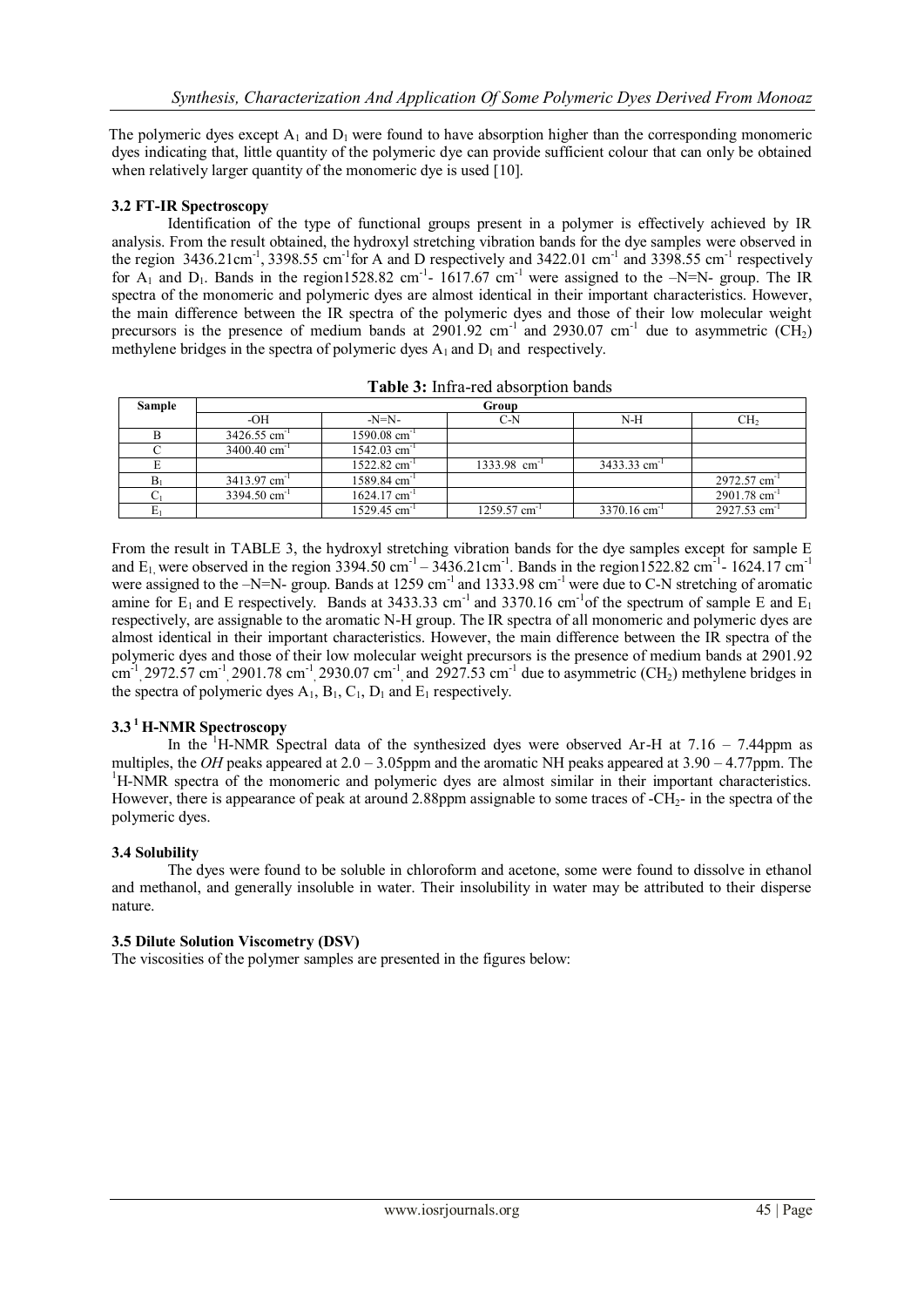

**Figure 2:** Plots of Inherent Viscosity against Concentration of the Polymeric Dyes



**Figure 3:** Plots of Reduced Viscosity against Concentration of the Polymeric Dyes

The plots of inherent viscosities of the polymeric dyes obtained are shown in figure 1. The relative positions of these plots give an idea of the viscosity of the samples. The variation in the viscosities of the samples is a direct relation with molecular mass. The plots of reduced viscosity against concentration are shown in figure 2. The intercepts of the plots with the vertical axis correspond to the limiting or intrinsic viscosities of the samples at infinite dilution. These intercepts can be used in combination with appropriate constants in the Mark-Houwink-Sakurada equation to evaluate the viscosity average molar mass  $Mv$ . However, the constants k and  $\alpha$ , are specific for a polymer/solvent at a given temperature. The samples were of low viscosity and this implies low molecular weight and hence, better ability to penetrate the fibers [11]

# **3.6 Color Fastness Properties**

Fastness properties of dyed fabrics show resistance of the color to external agencies. Wash fastness measures the resistance to laundry treatments while light fastness measures resistance to sunlight [12]. The color fastness properties of polymeric dyes and their low-molecular weight precursors are summarized in table 4.

 As indicated in tables 4, the light fastness of the monomeric dyes on both Nylon and Polyester varied from moderate to good. The washing fastness varied from moderate to very good. The wash fastness of the polymeric dyes on both nylon and polyester is not better than those of the corresponding monomeric dyes. However, the light and wash fastness increases after polymerization of the simple dye on nylon and polyester.